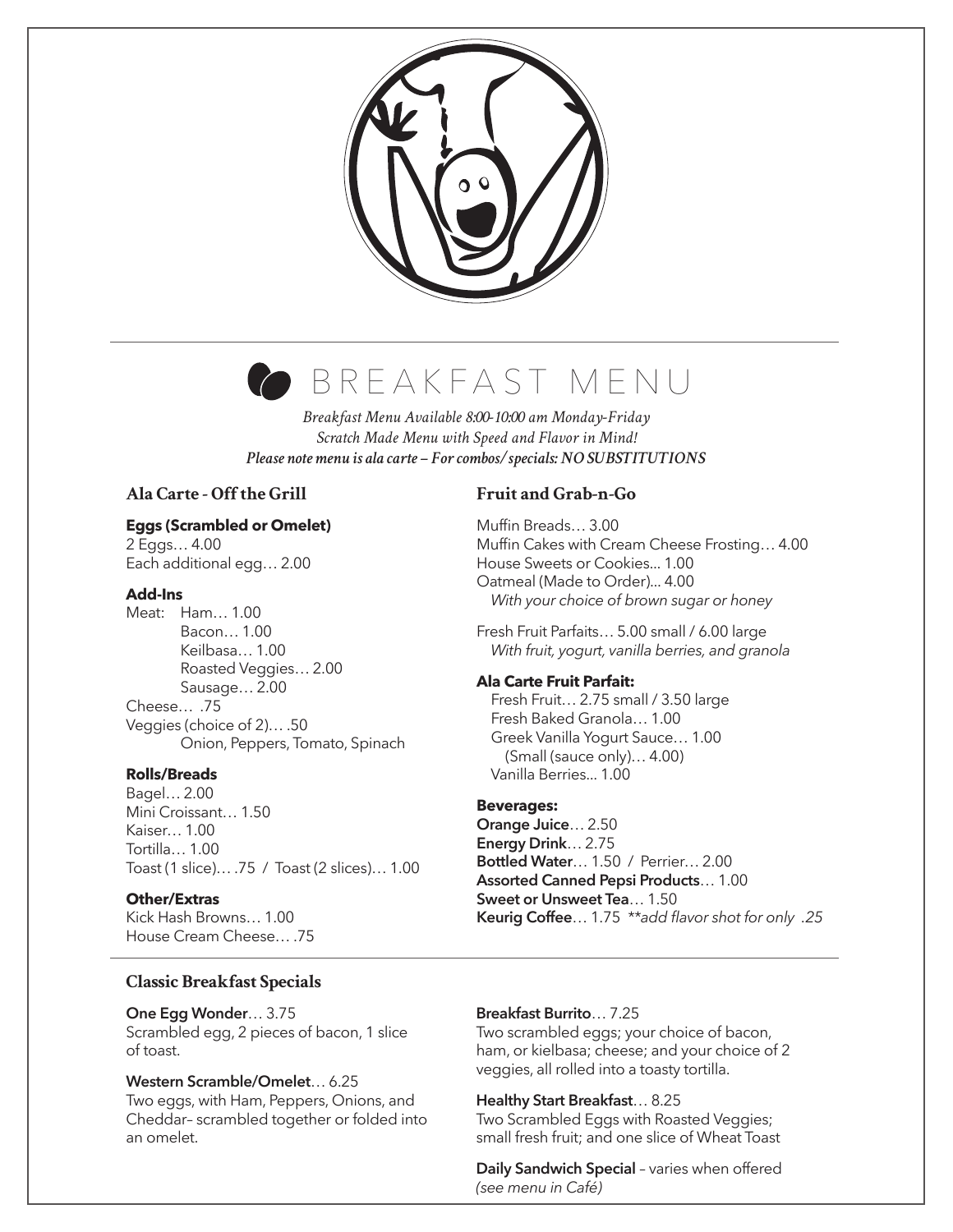

# LUNCH RUSH MENU

*Lunch Menu Available 11:30 am - 1:30 pm Monday-Friday Award-Winning Kitchen where we Focus On Fresh, Local, and Delicious! Please note menu is ala carte – For combos/specials: NO SUBSTITUTIONS*

# **Specialty Sandwiches**

**BLT**… 6.00 toasted bread, 6 pieces bacon, lettuce tomato mayo

**Chicken Bacon Ranch**… 7.00 toasted with cheese, lettuce and tomato

**Grilled Cheese American, cheddar or provolone**… 4.00/3.00 with any soup purchase

**Grilled Veggie & Provolone**… 7.00 with summer squash, zucchini & roasted veggies

**Hot Ham & Cheese**… 6.00 toasted with mustard

**Tuna Melt**… 7.00 toasted with cheese, lettuce and tomato

**Bistro Sandwich with lettuce tomato mayo/ mustard**... 5.00 whole/3.50 half sandwich (+1.00 for Steak)

*Served on your choice of Kaiser Roll, Wheat, Sourdough Bread* (1/2 sandwiches on wheat, mini roll or sourdough only)

No Menu Substitutions Please

#### **Soups and Stews Selection**

*Mouthwatering selection changes daily!*

**Fresh Garden Salad** *with up to 6 fixings*… 3.75 Small/5.50 Large with meat, add 2.00 (addtl 1.00 upcharge for Steak)

# **Specialty Salads (Large Only)**

**Classic Chef Salad**… 7.50 ham, grilled chicken, sliced hard-boiled egg, carrots, onions, tomatoes, croutons, shredded cheese & black olives

**Chicken Salad Over Greens**… 7.50 Our Daily Chicken Salad (varies daily) served over a bed of greens with your choice of fresh fixings and served with our House-Made dressings.

# **Quesadillas with sour cream side**

**Plain Cheese Quesadilla**… 4.50 **Roasted Veggie Quesadilla**… 7.00 **Chicken & Roasted Veggie Quesadilla**… 7.00 with roasted veggies